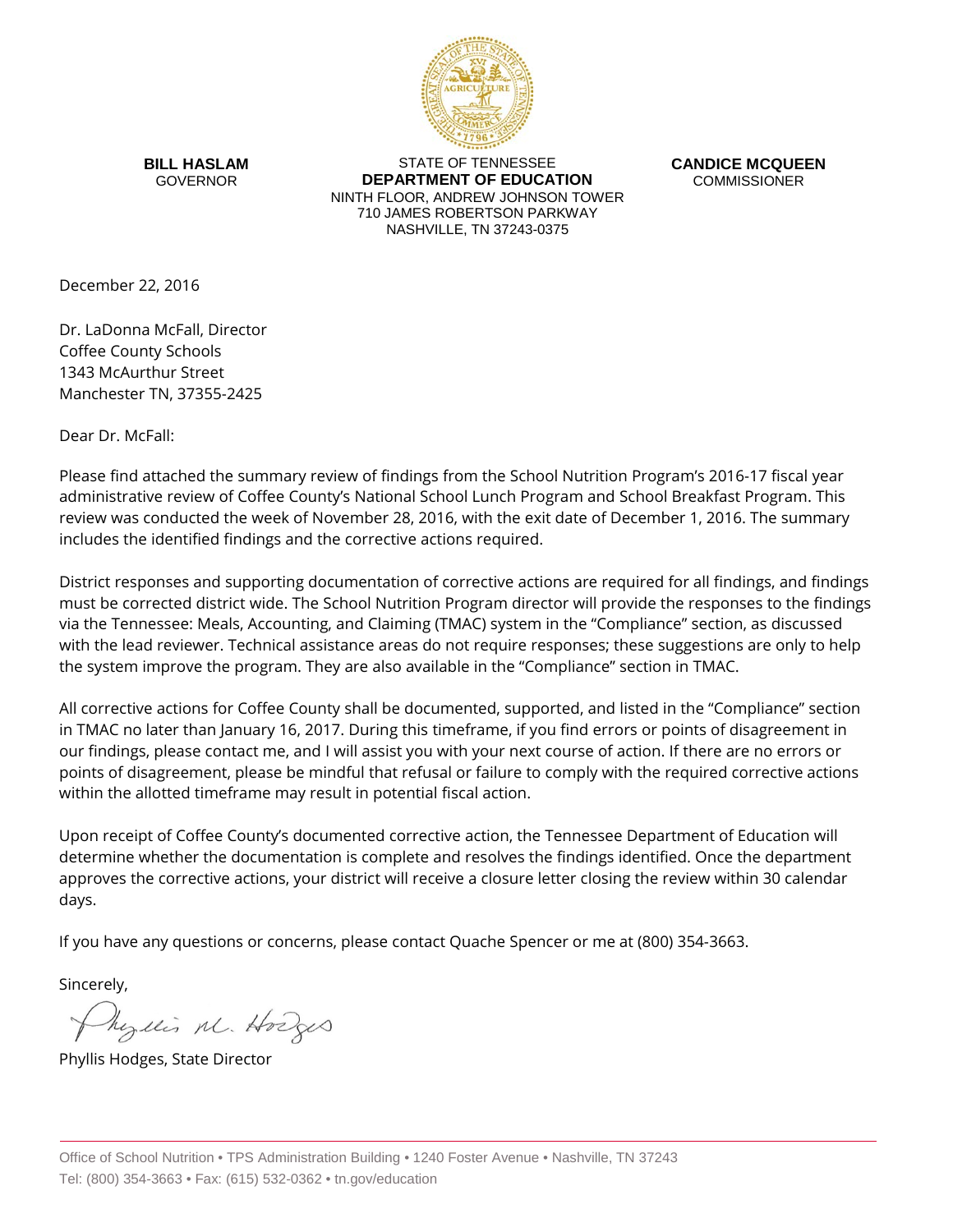

## **Coffee County (160)**

**Review ID: 1159**

## **Exit Conference Date: 12/1/2016**

Review Year: 2017

Month of Review: October

Lead Reviewer: Michael Bishop

| Area | <b>Findings ID</b> | <b>Finding Description</b> | <b>Required Corrective Action</b> |
|------|--------------------|----------------------------|-----------------------------------|
|      |                    |                            |                                   |

## **SFA - Level Findings**

| 700 - Resource<br>Management                      | V-0700  | The beginning balance,<br>expenses, and revenues in the<br>TMAC Financial Report did not<br>match the most recent Coffee<br>County audit report from Fiscal<br>Year 2015.                                                                                                                                                                                                                                                                                                                                                                                                                                            | Discuss discrepancies with the district<br>finance office and investigate. Send the<br>results of the investigation to the State<br>agency to adjust the TMAC Financial Report.<br>Use the Fiscal Year 2015 Coffee County<br>Audit Report. The Fiscal Year 2016 report<br>has not been published. Respond to the<br>Corrective Action Document after the State<br>agency has corrected the TMAC report. |
|---------------------------------------------------|---------|----------------------------------------------------------------------------------------------------------------------------------------------------------------------------------------------------------------------------------------------------------------------------------------------------------------------------------------------------------------------------------------------------------------------------------------------------------------------------------------------------------------------------------------------------------------------------------------------------------------------|---------------------------------------------------------------------------------------------------------------------------------------------------------------------------------------------------------------------------------------------------------------------------------------------------------------------------------------------------------------------------------------------------------|
| Resource<br>Management<br>Comprehensive<br>Review | V-RMCRF | Adult meals were not priced<br>FNS Instruction 782-5 Adult<br>Meal Pricing.<br>Lunches served to teachers,<br>administrators, custodians, and<br>other adults must be priced to<br>include the school's student full-<br>price meal cost, plus the current<br>value of federal cash (current<br>free reimbursement) and per-<br>meal cost of donated food<br>assistance (USDA<br>Foods/commodities). For SY-16-<br>17 the school's student paid<br>cost for lunch is \$2.50, the paid<br>reimbursement is \$0.38, and<br>the per-meal cost of<br>commodities is \$0.32. These<br>three figures total \$3.20. This is | Raise the staff adult meal price at all schools<br>correctly and in accordance with to reflect the instructions in the finding<br>description above.<br>Upload evidence of the price increase.                                                                                                                                                                                                          |